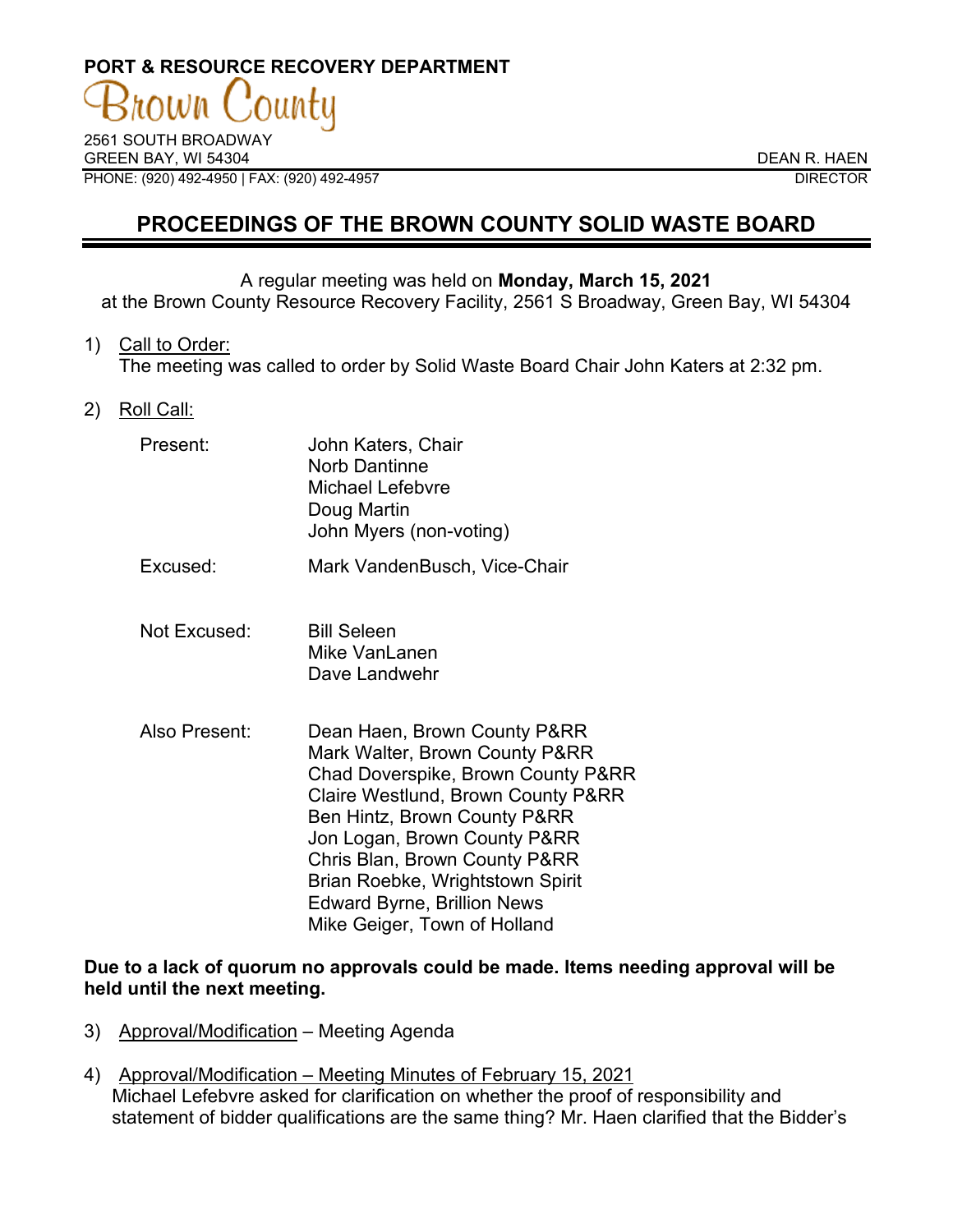Proof of Responsibility is a Purchasing Department requirement and they are two separate things. It was also requested that agenda item  $7$  from the February 15<sup>th</sup> minutes be further explained for clarification purposes.

5) Announcements/Communications

Director Dean Haen welcomed John Myers to the Solid Waste Board meeting. It is anticipated that Mr. Myers will be confirmed as a member of the Solid Waste Board by the Brown County Board at the April meeting.

- 6) Creation of a Vape and E-cigarette Collection Program Discussion and approval of a Vape and E-cigarette Collection Program was deferred until the next meeting of the Solid Waste Board.
- 7) 2020 Annual Report Discussion and approval of the 2020 Annual Report was deferred until the next meeting of the Solid Waste Board.
- 8) Discussion Regarding an Amendment to the 1998 Landfill Siting Agreement Mr. Haen explained that as part of this agreement, six (6) houses would have their groundwater wells monitored throughout the duration of landfill. When the Landfill Siting Agreement was originally signed with the Town of Holland, there was a monofill planned to be built on the landfill property. This caused an additional three houses to be within the 1200' proximity of the landfill and the wells would need to be monitored. However, once that monofill was removed from the plans, these three houses were no longer within the proximity of the landfill and it they are not required to be monitored according to the State. It was proposed to the Town that these three houses be removed from sampling as it is invasive and an inconvenience to the residents. After speaking with one of these three residents, it was suggested that testing be lowered to once a year instead of the four times per year, which was agreed upon. There will be an amendment that will be presented to the Town Board for the monitoring changes.

Additionally, the protocols for sampling have changed since the original signing of this agreement. The County requested to change landfill operating hours to accommodate landfill traffic before buses or residential traffic began. This was denied by the Town therefore the landfill will be operating from 7:30 am-5:00 pm, Monday through Friday. Norb Dantinne questioned why the hours were not accepted by the town? Holland Town Supervisor, Mike Greiger explained that the hours were not changed due to school buses running at the same time as the proposed landfill hours.

9) Civil Bid Project #2400 and Architectural Bid #2399

Mr. Doverspike provided an update on Project #2400 that was approved by the County Board. After it was approved, one of the vendors came back for the liner installation and said the supplier is unable to make the liner that is needed due to the recent winter storm in Texas. They were able to find a different vendor and meet the deadline, but it will be an additional \$187,000 from the original bid. In order to meet the January 2<sup>nd</sup>, 2022 timeline, it has been proposed to accept this new vendor. Relyco was willing to absorb \$47,000 for this unexpected budget increase.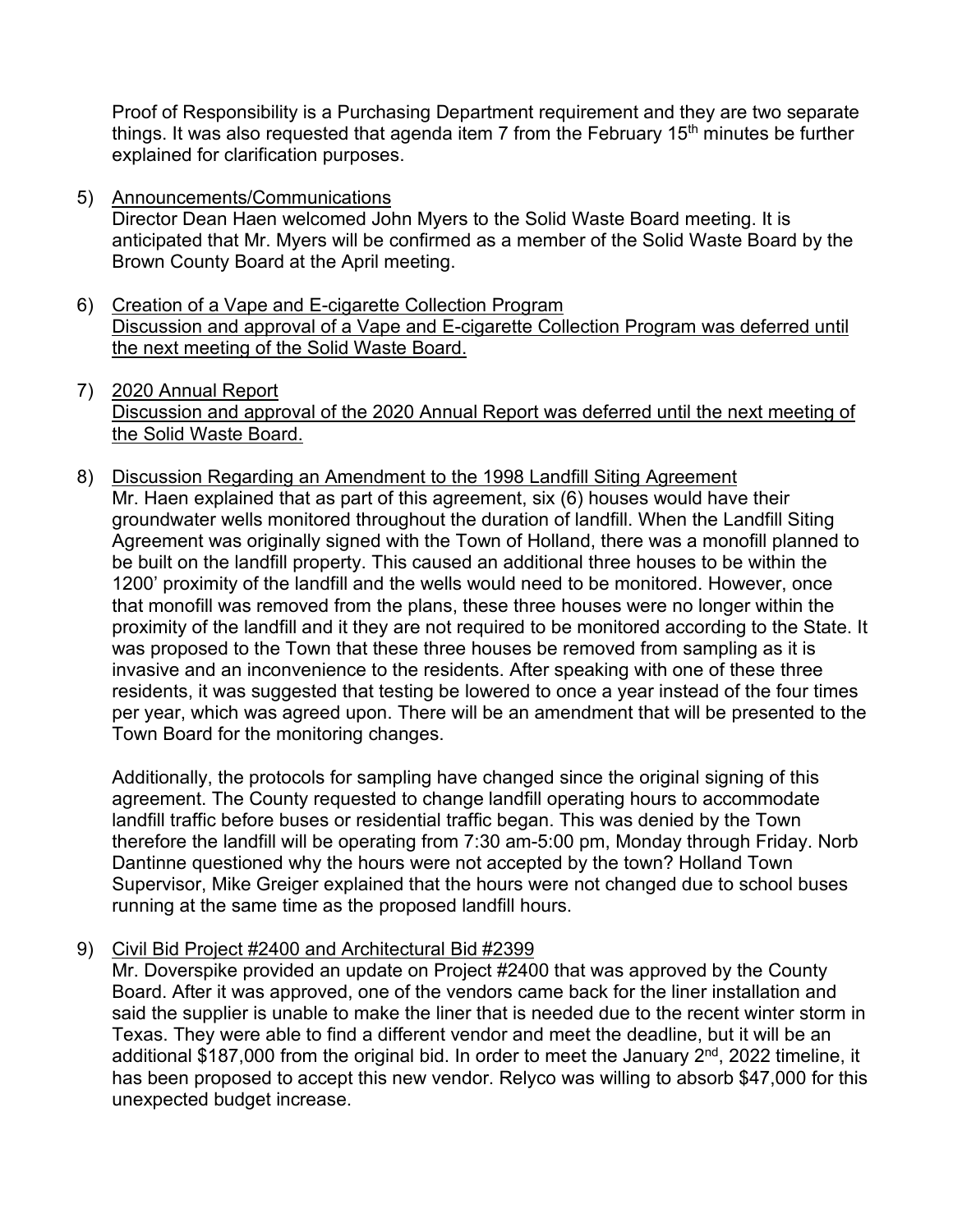Project #2399 is for the three buildings at the South Landfill. Staff met with Relyco and Bayland Buildings. The steel price increases have caused Bayland Buildings to request an additional \$98,000 for the pricing of the buildings. The steel should arrive by August 1st; another vendor was \$27,000 higher but would not deliver until mid-September. Staff is currently weighing options and will update the Board next month. Mr. Dantinne questioned why Bayland was requesting an additional amount if they have not claimed *force majeure*. Mr. Doverspike explained that he and Mr. Haen will continue to work with the Purchasing Department and Bayland to resolve this issue.

#### 10) Equipment Acquisition

Mr. Doverspike explained that the department is on budget for the equipment acquisition and will continue to work on finalizing the unknown numbers. There are roughly five to six additional pieces of equipment that are needed.

The County was able to acquire a remanufactured Tana compactor from Texas for \$921,000 while a new one sells for \$1.35 million.

There have been two to three changes since last month. There is approximately \$1.2 million remaining of the budgeted \$3 million contingency fund for landfill construction and equipment acquisition fund. There have been a few unexpected costs that were not originally budgeted for.

#### 11) Table of Organization

Mr. Haen explained that an onboarding plan has been developed for the South Landfill. Two summer interns have been hired and will start this month. There continues to be concerns regarding the hiring of the Landfill Manager. Third round of interviews are being planned.

Additionally, Mr. Haen spoke about creating an eligibility list for the Heavy Equipment Operator candidates to demonstrate their ability to operate heavy machinery. Mr. Dantinne asked how many operators will have to be hired? Mr. Haen answered that there are nine positions to fill. The salary will depend on skill level and experience with the established pay grade.

### 12) Director's Report

Mr. Haen spoke about the fiber optics and whether or not they will be moving forward with the high capacity well. De Pere leachate unloading station is being built now to unload South Landfill leachate. Currently working with Ledgeview on an agreement to discharge leachate as a backup to the De Pere site. The backup is direct haul to NEW water, but it is a longer travel distance.

Dynamics will be coming with an easement that will require County Board approval to allow manure lines to run across the ATC easement for the powerlines to connect farms to their facilities. John Katers asked if Dynamics will be doing groundwater testing related to their site in comparison to ours? Mr. Haen answered that the Environmental Protection Agency will be able to track if the pipe is leaking and we will not be liable for the responsibility of those pipelines.